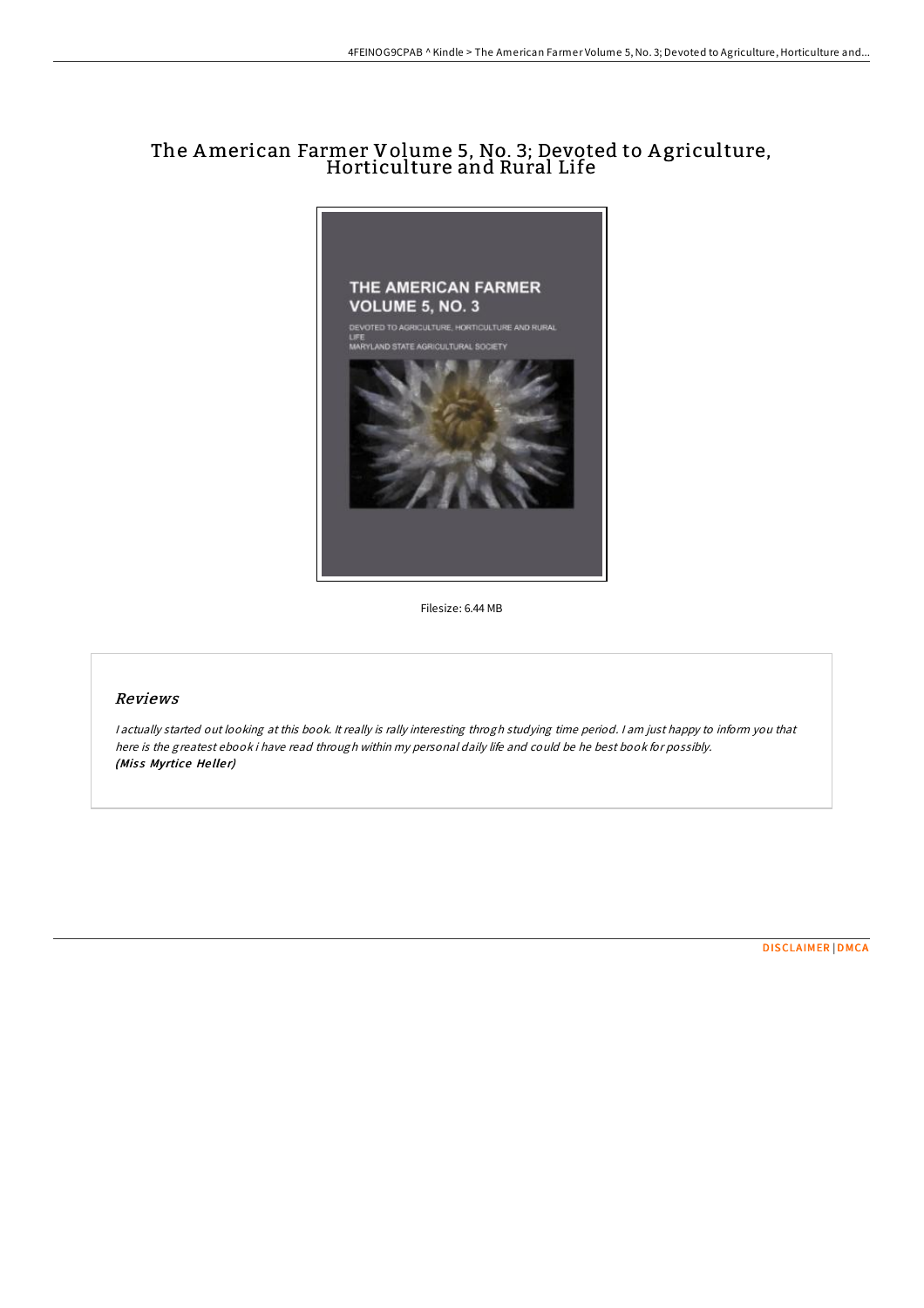## THE AMERICAN FARMER VOLUME 5, NO. 3; DEVOTED TO AGRICULTURE, HORTICULTURE AND RURAL LIFE



Rarebooksclub.com, United States, 2012. Paperback. Book Condition: New. 246 x 189 mm. Language: English . Brand New Book \*\*\*\*\* Print on Demand \*\*\*\*\*.This historic book may have numerous typos and missing text. Purchasers can download a free scanned copy of the original book (without typos) from the publisher. Not indexed. Not illustrated. 1876 Excerpt: .there was a choice collection of fruits; whilst on the other tables there was a sumptuous entertainment, prepared by the ladies. But I must let your readers draw on their imaginations as to how the four pleasant hours of the meeting were passed; what, with addresses by the inaugurated, the presentation speech, with a symbolic gavel to the retiring President, a poem by the Secretary, readings, addresses, songs, bon-mots, etc., etc., a large attendance, and an abundant refreshment. On the sample tables were fruits as follows: Of Apples--Abram, Albemarle Pippin, Carthouse, Limbirtwig, Rawle s Jenet, Spitzenburg (of Virginia growth, ) Lady Apple (pronounced the Queen by Judge Gray, ) Roman Stem, Willowtwig, and Winesap. Of Pears--Vicar of Winkfield, Lawrence, Glout Morceau, and Beurrfi Easter. Members from Virginia had the largest collections of apples, while Maryland excelled in her specimens of pears. A jar of persimmons, preserved in sugar, was tested by all present and pronounced good. Mrs. John Saul sent to the exhibition a beautiful stand of lovely flowers. The discourse of Judge Gray, the President elect, was well-timed and pertinent to the occasion. I reproduce a paragraph which isjust now of general interest. The want of the day is organized and systematic co-operation among fruitgrowers. The necessity for this is more apparent in preparing for and marketing fruits. Especially is this so iu regard to all that are designated perishable. The past season, being one of unusual productiveness in this middle region, has left on...

 $_{\rm PDF}$ Read The American Farmer Volume 5, No. 3; Devoted to Agriculture, Ho[rticulture](http://almighty24.tech/the-american-farmer-volume-5-no-3-devoted-to-agr.html) and Rural Life Online B Download PDF The American Farmer Volume 5, No. 3; Devoted to Agriculture, Ho[rticulture](http://almighty24.tech/the-american-farmer-volume-5-no-3-devoted-to-agr.html) and Rural Life